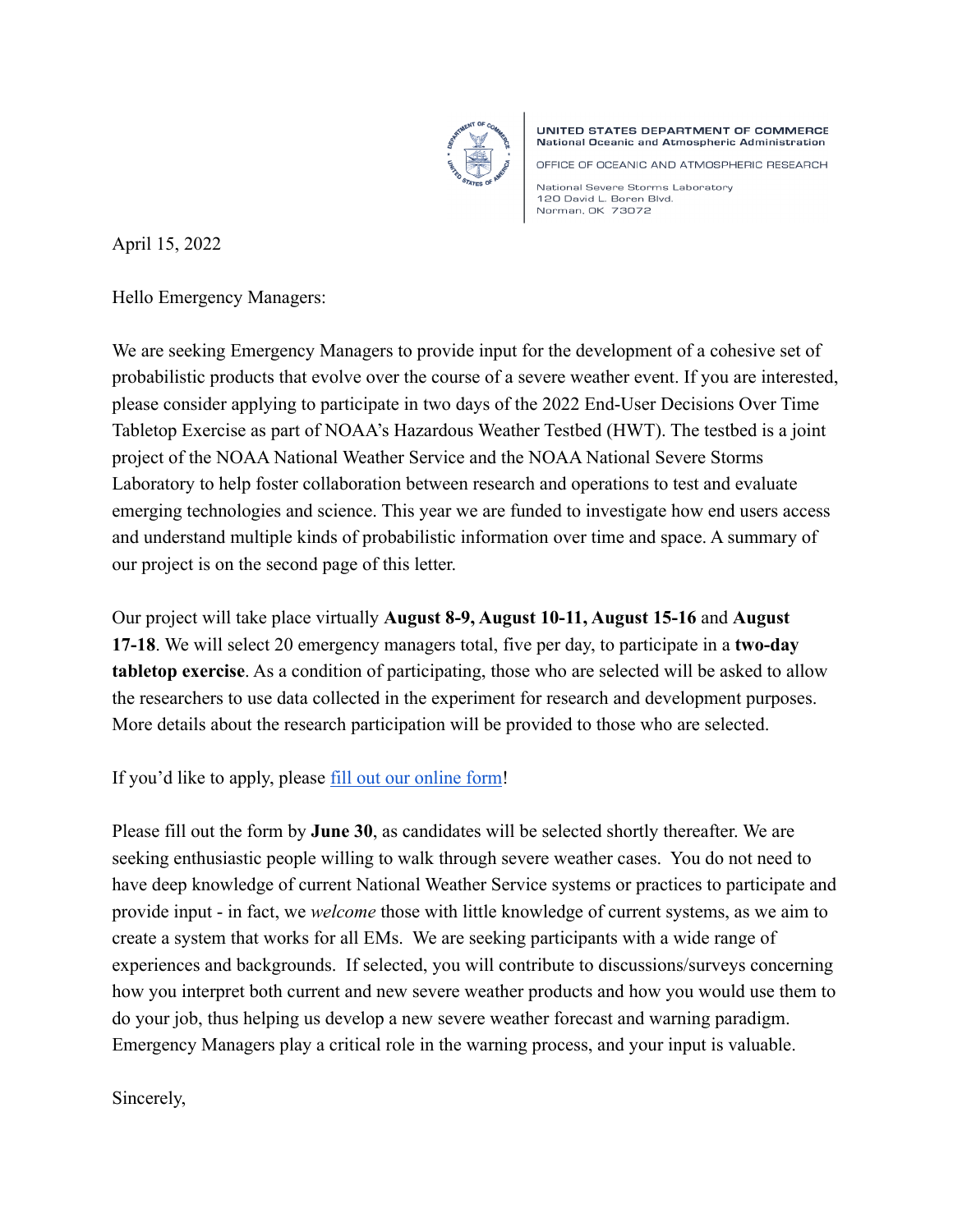Kodi L. Berry, Ph.D, NOAA National Severe Storms Laboratory